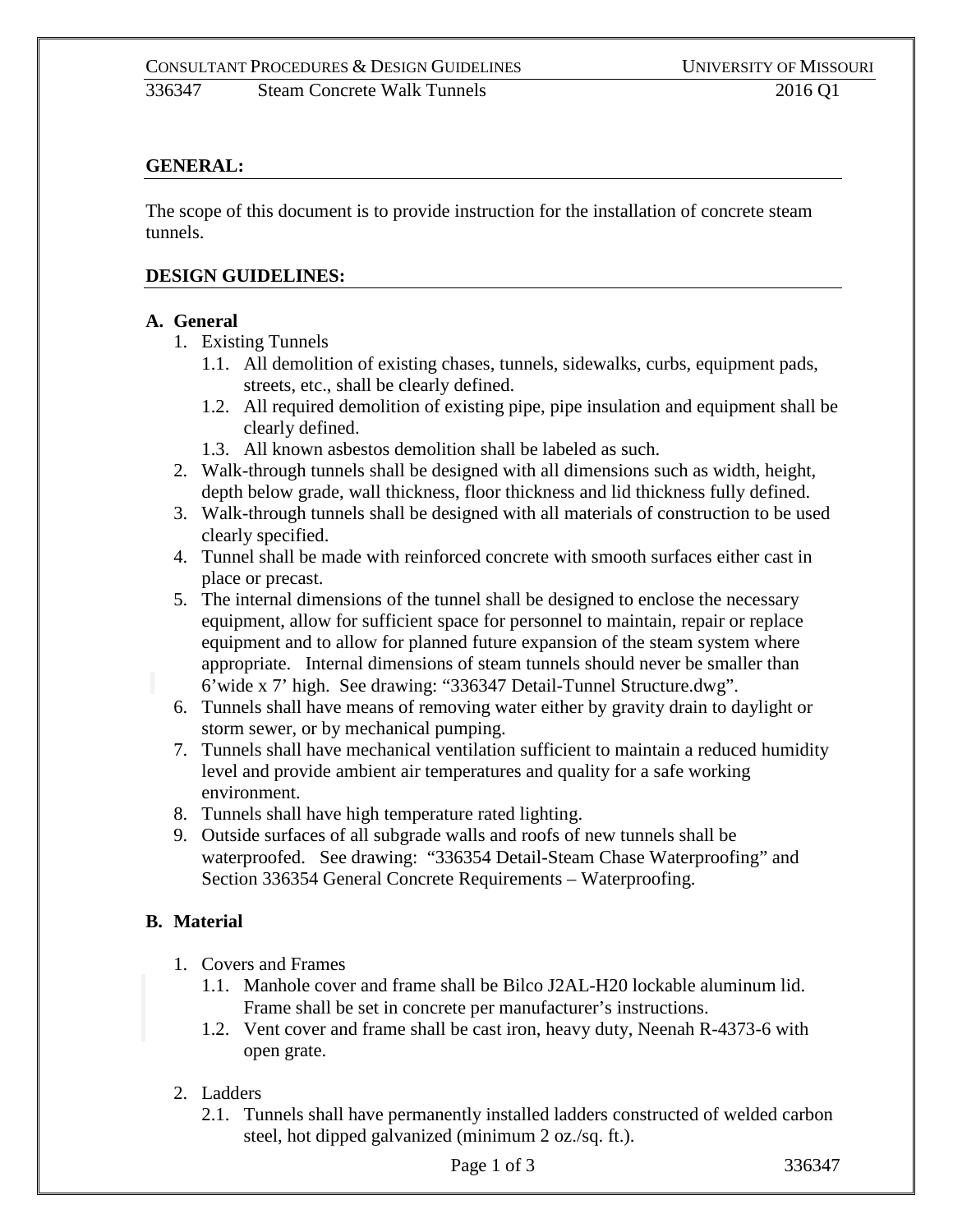## CONSULTANT PROCEDURES & DESIGN GUIDELINES UNIVERSITY OF MISSOURI

- 336347 Steam Concrete Walk Tunnels 2016 Q1
	- 2.2. Rails shall be 2-1/2" x 1/2" bars. Rails shall be 18" apart.
	- 2.3. Rungs shall be 3/4" diameter deformed reinforcing bars, ASTM A615, Grade 40, on 12" centers. Rungs shall be set in holes drilled in rails and welded in place. Through holes shall be plug welded and ground smooth.
	- 2.4. Ladder shall have minimum clearance of 7" between vertical mounting surfaces and center of rung.
	- 2.5. Side rails shall be fastened at the top and bottom with galvanized angle brackets.
	- 2.6. Ladders with 20' vertical length or greater shall be equipped with a safety cage designed, fabricated and installed in accordance with OSHA requirements.
	- 3. Structural Steel and Anchor Bolts
		- 3.1. Miscellaneous structural steel, plates, etc. for pipe supports, guides and anchors in tunnels shall be ASTM A36 of sizes and shapes needed. No tubular structural members allowed.
		- 3.2. All structural steel members and end plates shall be hot dipped galvanized. Any galvanizing damaged by welding or erection shall be repaired with cold galvanizing. Surface preparation shall include power disk sanding the abraded or welded area to bright metal.
		- 3.3. Miscellaneous plates and pipe used for supports/anchors shall be cleaned and painted with zinc rich paint.
		- 3.4. Expansion bolts and nuts used in connection with pipe support structures shall be 304 stainless steel, "Kwik Bolt II" as manufactured by Hilti Inc., Tulsa OK, approved equal. All are to be installed per manufacturer's written instructions.
	- 4. Tunnel Electric
		- 4.1. Aluminum conduit and XHHW wire shall be used for feeding receptacles and junction boxes.
		- 4.2. Galvanized steel receptacle boxes with stainless steel covers shall be used in manholes and tunnels.
		- 4.3. Use NEMA 4X stainless steel junction boxes with stainless steel inner back panel and hinged gasketed door with "fast-operating" stainless steel clamps. Box shall be mounted to manhole wall on hot-dipped galvanized steel uchannel supports.

# **C. Installation**

- 1. Formwork shall be constructed such that the finished concrete surfaces are free of any abrupt dimensional changes requiring extensive corrective work such as patching or grinding and that formed concrete will conform to dimensional tolerances.
- 2. All rebar shall be covered with at least 2" concrete cover.
- 3. All tunnels should be deep enough such that they can be waterproofed and covered with protective hardboard before landscaping is restored, or concrete sidewalks or drives are poured.
- 4. Welding and Brazing
	- 4.1 All welding, brazing, soldering and cutting work shall conform to applicable provisions of the following codes and requirements:
		- 4.1.1 American National Standards Institute (ANSI) B31.1 (latest) Power Piping and Addenda